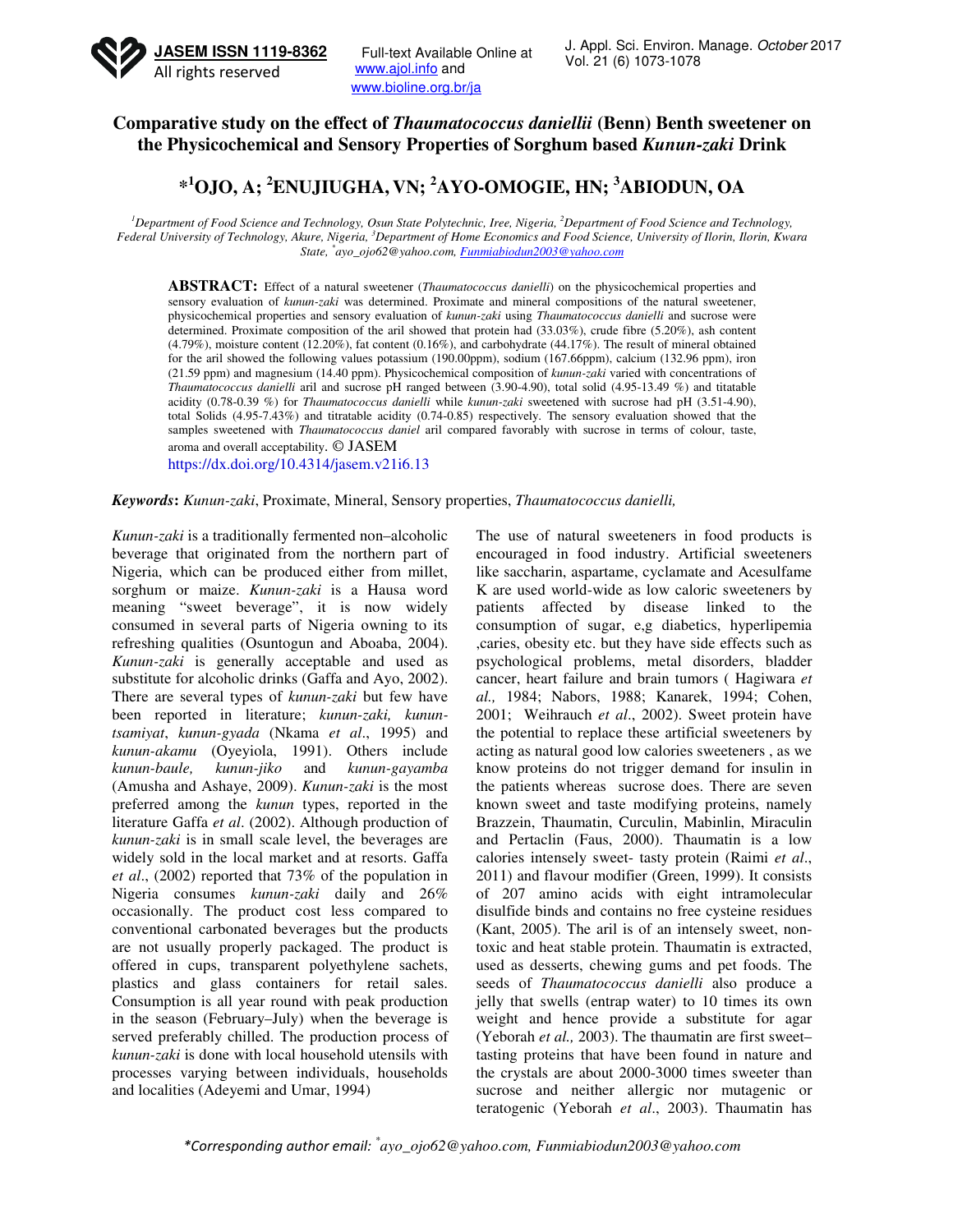been approved for use in many countries as both a flavor enhancer and a high- intensity sweetener (Zemanek and Wasserman, 1995). Therefore, this work determines the effect of a natural sweetener (*Thaumatococcus danielli*) on the physicochemical and sensory properties of *kunun-zaki.* 

## **MATERIALS AND METHODS**

*Materials***:** Pearl millet, sorghum, sucrose were purchased from Sabo market in Osogbo, Osun State. *Thaumatocuccusdanielli*was obtained from a farm at Esa–odo,Osun State, Nigeria.

*Methods, Production of kunun-zaki***:** The modified method of Ayo *et al.* (2013) was adopted for processing of kunun-zaki. One kilogram (1 kg) of cleaned sorghum grains were washed and steeped in clean water for 48 h to soften the seed. The grains were washed to remove stones and wet milled and no spices were added into the slurry. Two-third of the slurry was mixed with 2500 ml of boiling water and stirred to form a gel; this was allowed to cool for 3 h. The remaining one-third of the slurry was added to the gel, mixed with cold boiled water (1000 ml) and left open to ferment for 12 h). It was then sieved with a muslin cloth and the filtrate was sweetened with miracle fruit (*Thaumatococcus danielli*) and sucrose. The sweetener (*Thaumatocuccus danielli*) and sucrose were added to *kunun zaki* at different concentrations (2.5, 5.0, 7.5, 10.0, 12.5, and 15.0 g) while other ingredients were maintained at constant level.

#### **ANALYSES**

*Proximate Analysis***:** *Determination of Moisture Content***:** A clean glass Petri-dish to be used was oven dry for about 30 minutes, and then cooled in desiccators. The cooled Petri-dish was weighed as W1 and 2 g of the sample was placed into the Petri dish and heated in the oven at  $105\text{ °C}$  for 5hours, this was done until a constant weight obtained. Then the moisture content of sample was calculated.

*Determination of Crude Protein***:** Sample (2 g) was weighed into the Kjedahl digestion flask to ensure that all sample material get to the bottom of the flask. Kjedhal catalyst (0.5 g copper sulphate and 10 g sodium sulphate) was added to the sample and 25ml of concentrate sulfuric acid was also added to sample and then fixed for 3hours in the digestion unit. The digest, a pure green solution after cooling was then change into a colourless liquid that was transferred into 250ml volumetric flask and made up to mark with distilled water.

5ml portion of the digest above was pipette into the body of the apparatus via the small funnel aperture followed by 10ml 0f 40% NaOH into the same funnel, 20ml of 4% boric acid indicator was pipette into conical flask and left to heat. The steam exit off the distillatory was closed and the change of colour of boric acid indicator to green was timed. The mixture was distilled for 15min in accordance with (AOAC, 1990). The green colour solution obtained was then titrated against 0.01N HCL contained in a 50ml burette. At the point, the green colour turns to blue which indicate that all nitrogen trapped as ammonia borate  $[(NH_4)_2BO_3]$  have been removed as ammonium chloride (NH4CL). The protein content was calculated from the relationship below

#### Total protein (%)  $=$ Titre value x Normality of acid x 0.014 x 250 x 100 Ml of digest x Wt of sample

*Dermination of Ash Content***:** Sample (2 g) was weighed into a porcelain crucible with known weight and the weight was recorded and then transferred into the muffle furnace set at  $550^{\circ}$ C for 4hours. After ashing, the crucibles were cooled to about  $105^{\circ}$ C in a

forced air oven before cooling them further to room temperature in a desiccator. The crucibles and their content were weighed, and weight recorded as percentage ash content and calculated from the relationship below.

$$
Ash (%) = \frac{Weight \ of \ crucible + ash - weight \ of \ crucible}{Wt \ of \ sample} \ x \ 100
$$

*Crude Fat Determination***:** The flour samples from moisture determination were transferred to a 22×80mm paper thimble. A small ball of cotton wool or glass wool was put into the thimble to prevent loss of sample. Anti-bumping granules were added to a previously dried 250ml round bottom flask and

weighed. 150 ml of petroleum spirit was added to the flask and apparatus was assembled. A quick fit condenser was connected to the soxhlet extractor and refluxed for six hours on low heat. The flask was removed and evaporated on a steam bath. The flask with the fat was heated for 30 mins in an oven for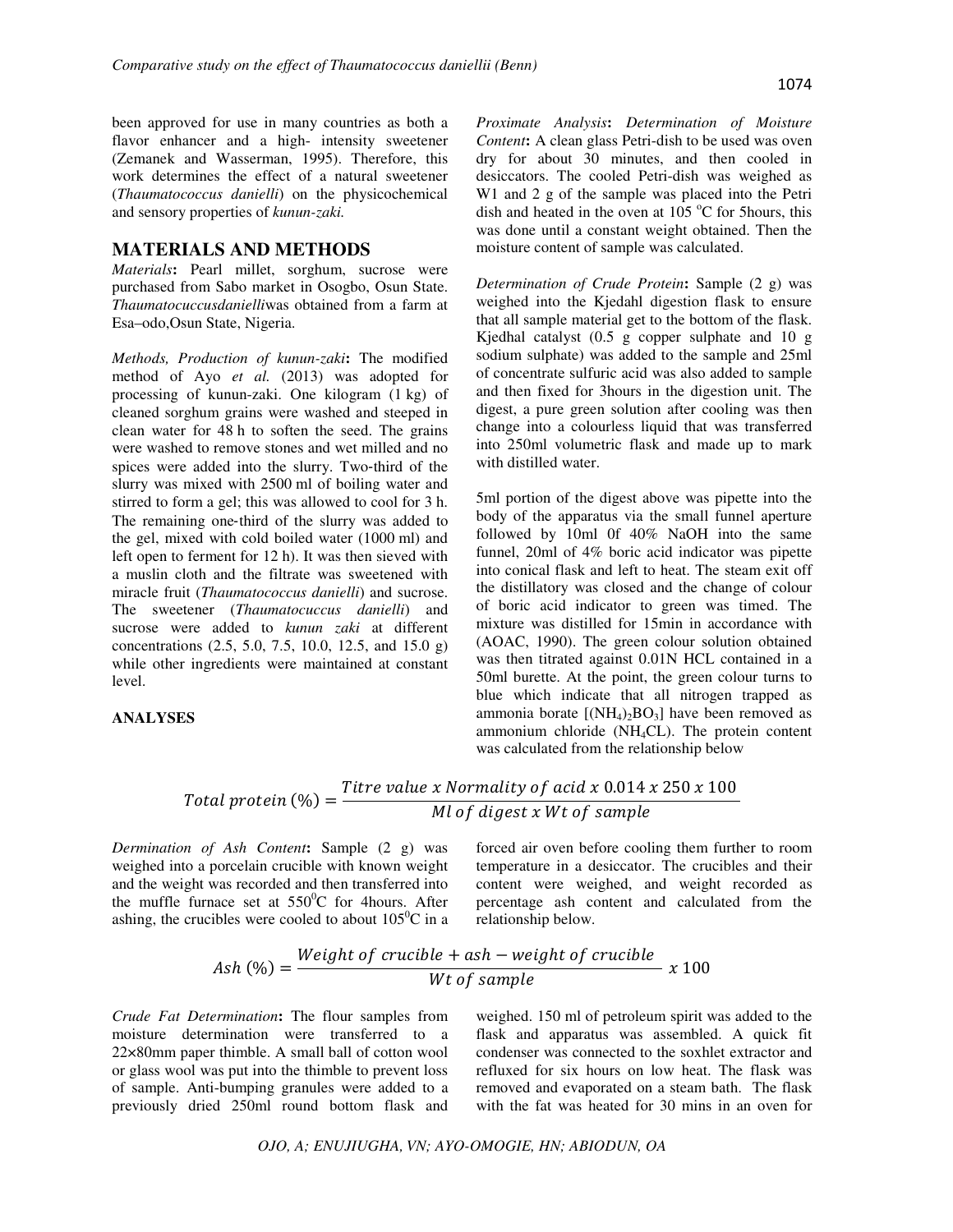103◦C. The flask and its content were cooled to room temperature in desiccators after which it was weighed and percentage fat was calculated. (AOAC, 1990)

*Determination of Crude Fibre:* Two gram (2g) of the de-fatted sample was accurately measure into the fibre flask and 100ml of  $0.255N H_2SO_4$  was added. The mixture was heated for 30min with the heating mantle. The hot mixture was allowed to cool and then filtered through a filter paper. The filtrate obtained was thrown off and the residue was returned to the fibre flask to which 100ml of 0.313N NaOH was added and heated for another 30mins. The mixture

was cooled and filtered through a filter paper. The filter paper plus the residue was transferred into a crucible and oven dried at  $105^{\circ}$ C for 3 hours to drive off moisture. The oven dried crucible containing the filter paper plus was cooled in a desiccators and later weighed to obtain  $W_1$ . The crucible with  $W_1$  will then be transferred to the muffle furnace for ashing at  $550^{\circ}$ C for 4 hours. The crucible containing white or grey ash (free of carbonaceous material) was cooled in the desiccator and weighed to obtain  $W_2$ . The difference  $W_1 - W_2$  gives the weight of fibre. Then was calculated with the relationship below

$$
Crude fibre (%) = \frac{Dry wt \ of residue before a ship - wt \ of residue after a ship}{Wt \ of sample} x 100
$$

*Determination of Carbohydrate:* The carbohydrate content was determined using the AOAC (2005) method. The content was estimated by difference. % Total carbohydrate =  $100-(\% \text{ water} + \% \text{ protein} + \% \text{)}$ fat + % ash + % crude fibre)

*Mineral Analysis***:** Flour sample (0.5 g) was weighed into a clean ceramic crucible. A blank was prepared with empty crucible. The crucible was placed in a muffle furnace at 500  $^{\circ}$ C for 4 hr. The sample was allowed to cool down in the oven after which it was removed carefully. The ashed sample was poured into already labeled 50 mL centrifuge tube. The crucible was rinsed with 5 mL of distilled water into the centrifuge tube. The crucible was rinsed again with 5 mL of aqua regia. This was repeated to make a total volume of 20 mL. The sample was mixed properly and centrifuged (IEC Centra GP8) for 10 min at 301.86 g. The supernatant was decanted into clean vials for mineral determination. The absorbance was read on UV-spectrophotometer (BK-UV1600PC Model) at different wavelength for each mineral

TTA (%)  $=\frac{N (NaOH)x$  titre value x lactic acid value x dilution factor<br>10

Where:  $N =$  normality of NaOH (0.01), Lactic acid value =  $0.09$ , Dilution factor =  $10$ 

*Sensory evaluation***:** Sensory quality attributes of *kunun-zaki* was assessed using 20 panelists. Colour, flavour, taste and general acceptability were based on 9-point Hedonic scale (Iwe, 2000). The rating of the sample ranged from 1 (dislike extremely) to 9 (like extremely).

*Statistical Analysis:* Data obtained were analysed using One-way Analysis of Variance (ANOVA) using the SPSS (version 17.0) and statistical

element (Ca-422.7 nm, Fe-248.3 nm, Mg-285.2 nm, Na-589 nm and K-766.5 nm) (Novozamsky *et al*., 1983).

*Physicochemical properties of Kunun-zaki***:** pH of the juice was measured using digital pH meter (ELICO L1 614 pH analyser) and expressed as pH units. Total soluble solids (TSS) as % Brix was determined using digital ATAGO refractometer (ATAGO, PAL-Maple Pocket type).

*Titratable acidity***:** It was determined using the AOAC (2000) method. Sample (30 ml) was filtered into a 100ml standard volumetric flask. The filtrate was made up to 100 ml. 10 ml of the filtrate was pipetted into a beaker and 1 drop of phenolphthalein was added. The mixture was then titrated against the standard 0.01 N sodium hydroxide solution until a light pink colour was attained. The reading of the burette was recorded. This was done in duplicates.

significance was accepted at 0.05 level of probability. Duncan new multiple test was used to determine difference among means.

## **RESULTS AND DISCUSSION**

*Proximate composition of aril of Thaumatococcus danielli***:** The proximate composition of *Thaumatococcus danielli* aril is shown in Table 1. The aril had low moisture (12.20%). The moisture content of fruit is very important for it shelf life, since the lower the moisture, the better it storage stability (Butt*, et al*., 2004). The ash was 4.79% which indicate high level of minerals in the aril. Fibre, fat, carbohydrate and protein contents were 5.20%, 0.61%, 44.17% and 33.05% respectively. The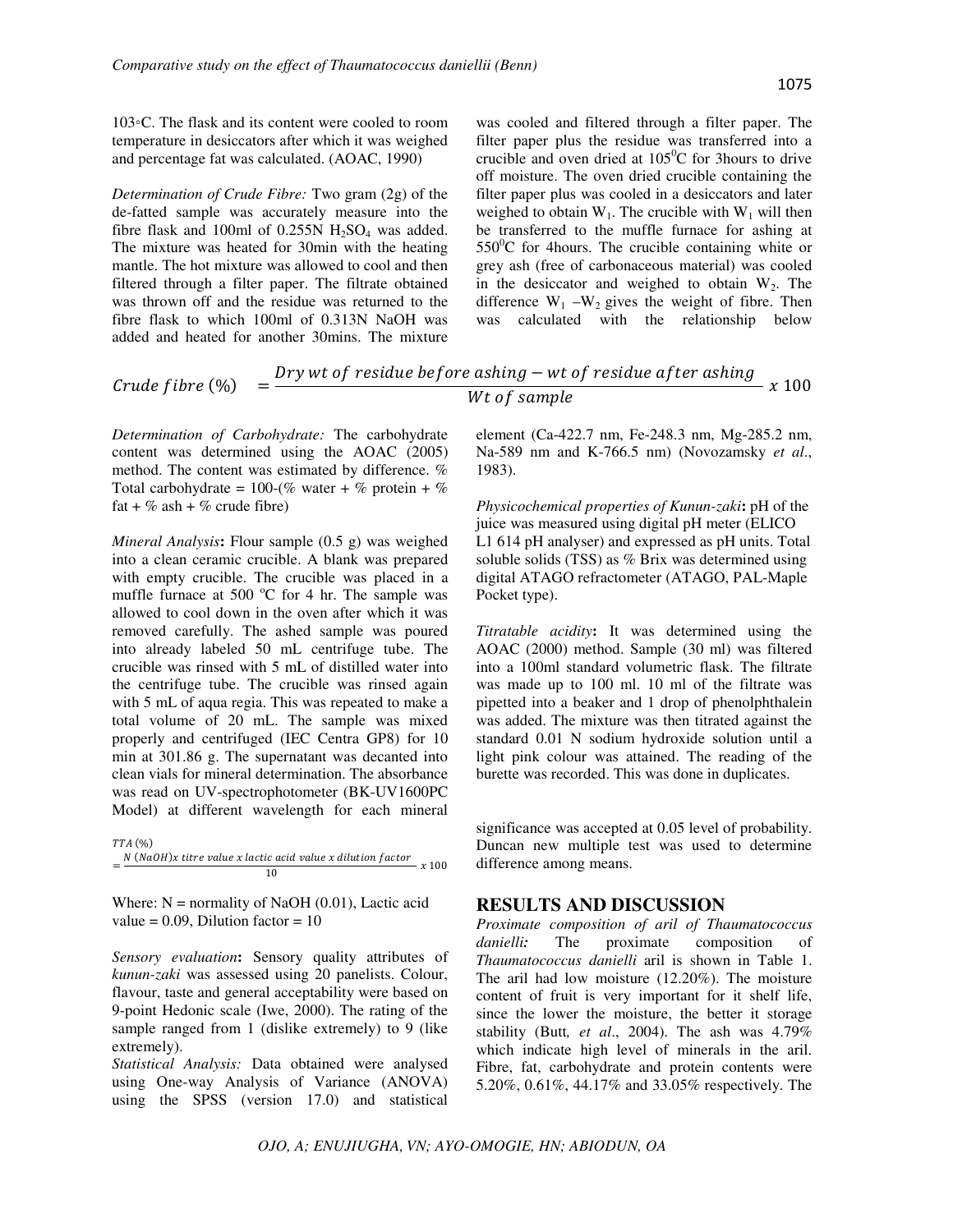aril had high protein content, which made it a suitable substitute for sucrose.

**Table 1:** Proximate composition of Thaumatococcus *danielli*

| Parameter $(\% )$         | Aril             |
|---------------------------|------------------|
| Moisture content          | $12.20 \pm 0.02$ |
| Ash content               | $4.79 \pm 0.06$  |
| Fiber content             | $5.20 \pm 0.09$  |
| Fat content               | $0.61 \pm 0.04$  |
| Protein content           | $33.03 \pm 0.11$ |
| Carbohydrate              | $44.17\pm0.20$   |
| Mean ± Standard deviation |                  |

*Mineral composition of Thaumatococcus dannielli aril***:** Table 2 showed the mineral composition of *Thaumatococcus dannielli* aril. The most abundant mineral in the fruit aril is potassium (190.63ppm) which was in accordance with the report of Oshodi *et al*. (1999) that potassium is the most abundant mineral in Nigeria agricultural products. Potassium and sodium are required to maintain osmotic balance of body fluid pH of the body, regulate muscle and nerve irritability, control glucose absorption and enhance normal retention of protein during growth (NRC, 1989). Also, values of sodium, calcium, Iron, magnesium were 167.66ppm, 132.96ppm, 21.59ppm and 14.40 ppm. The values of mineral contents are dependent on the following factors season, species, soil types, cultural practices adopted during planting (Nkama, *et al*., 1995).

**Table 2:** Mineral composition of *Thaumatococcus danielli* aril

| <i>uunivuu</i> am |                           |
|-------------------|---------------------------|
| Parameter (ppm)   | Aril                      |
| Potassium         | $190.63 \pm 0.72$         |
| Sodium            | $167.66 \pm 1.48$         |
| calcium           | 132.96±1.76               |
| Iron              | $21.59 \pm 0.94$          |
| Magnenium         | $14.40 \pm 0.21$          |
| - -<br>۰          | $\cdot$ .<br>$\mathbf{H}$ |

**Table 3**: Physicochemical composition of kunun-zaki sweetened with sucrose

| where success                                             |                           |                         |                       |
|-----------------------------------------------------------|---------------------------|-------------------------|-----------------------|
| Sample $(g)$                                              | pΗ                        | Total solids            | Titratable acidity    |
| 2.5                                                       | $3.90^{\text{d}} \pm 0.1$ | $9.15^{\circ}$ ± 0.22   | $0.93^{\circ}$ ± 0.04 |
| 5.0                                                       | $4.00^{\text{cd}}$ ±0.00  | $10.23^{\circ}$ ± 0.14  | $0.82^{\circ}$ ± 0.28 |
| 7.5                                                       | $4.15bcd \pm 0.07$        | $10.10^{\circ}$ ± 0.14  | $0.78^{\circ}$ ± 0.02 |
| 10.0                                                      | $4.40^{bcd}$ ± 0.14       | $10.12^{\circ}$ ±0.16   | $0.81^{\circ}$ ± 0.01 |
| 12.5                                                      | $4.45^{\rm b}$ ± 0.35     | $11.85^{\rm b}$ ± 0.32  | $1.39^a \pm 0.14$     |
| 15.0                                                      | $4.45^{\rm b}$ ± 0.70     | $13.49^a \pm 1.29$      | $1.10^{b}$ ± 0.14     |
| Control                                                   | $4.90^a \pm 0.14$         | $4.95^{\text{d}}$ ±0.11 | $0.80^4 \pm 0.01$     |
| Values with the same superscript down the solumn were not |                           |                         |                       |

**Values** with the same superscript down the column were not significant different ( $p$ < 0.05)

*Physicochemical composition of kunun-zaki sweetened with Thaumatococcus danielli:* Physicochemical composition of Kunun-zaki sweetened with *Thaumatococcus danielli* are presented in Table 4. pH contents ranged from 3.51 to 4.90. There were slight increases in the pH of kunun-zaki with increase in *Thaumatococcus danielli* addition. The control was significantly different ( $p < 0.05$ ) from other samples in pH.According to Kaanane, *et al*. (1998) the minimal change in pH can be explained by relationship existing between pH and free acid content. The high pH of a food is used as an indicator of bacterial spoilage i.e the food with high pH is more susceptible to microbial

#### **Mean ± Standard deviation**

*Physicochemical composition of Thaumatococcus dannielli aril:* Physicochemical composition of *Kunun-zaki* with sucrose is shown in Table 3.pH ranged from 3.90-4.90. The pH of the control was significantly different (p < 0.05) from other *kununzaki* samples. Increase in sucrose concentration reduced the pH of kunun-zaki. The pH of the samples increased as the values of sucrose increased, this may be as a result of the fact that, the samples were freshly prepared and the sugar in samples had not broken down as a result of fermentation. No significant differences ( $p < 0.05$ ) in pH values of sucrose concentration from 2.5 to 10.0 g. pH is a measure of activity of the hydrogen ion and it measures the hydrogen ion concentration. pH is an index of the level of acidity or alkalinity of a sample and this has great effect on the storage period (Dandago*, et al*., 2004).This is in line with the report of Deans and Ritchie (2005) with pH of 4.67 for pawpaw juice. The titratable acidity of samples with 2.5g, 5.0g, 7.5g, and 10.0g values of sucrose were significantly different (p<0.05) from others, while samples with 12.5g, 15.0g were not significant different ( $p<0.05$ ). The total solids followed the same trend as titratable acidity in all the samples. There were no significant differences (p<0.05) in samples 12.5g and 15.0g sucrose. The control sample was significantly different (p<0.05) from other samples. Total solid is the amount of dry material remaining after all the water is evaporated.

spoilage. At high concentration (12.5 and 15.0 g), the total solids were 7.43 and 7.23 % respectively. There were no significant differences ( $p < 0.05$ ) in these values. Addition of *Thaumatococcus danielli* to *kunun-zaki* increased the total solids of *kunun-zaki.*  Titratable acidity ranged from 0.74-0.85 %. Titratable acidity increased with increase in *Thaumatococcus danielli* concentration but there were no significant differences (p < 0.05) among the *kunun-zaki*.

**Table 4:** Physicochemical composition of kunun-zaki

| with <i>Thaumatococcus danielli</i>                   |                            |                             |                           |
|-------------------------------------------------------|----------------------------|-----------------------------|---------------------------|
| Sample $(g)$                                          | Titratable acidity         |                             |                           |
| 2.5                                                   | $3.51^{\text{d}} \pm 0.13$ | $5.33^{\text{de}} \pm 0.16$ | $0.74^a \pm 0.29$         |
| 5.0                                                   | $3.70^{d}$ ± 0.01          | $5.81^{\text{cd}}$ ±0.12    | $0.77^{\mathrm{a}}$ ±0.10 |
| 7.5                                                   | $3.57^{\mathrm{d}}$ ±0.07  | $6.67^b \pm 0.14$           | $0.82^{\circ}$ ±0.01      |
| 10.0                                                  | $3.75^{\text{d}}$ ±0.13    | $6.56^b \pm 0.15$           | $0.85^{\circ}$ ±0.01      |
| 12.5                                                  | $3.97^{\circ}$ ± 0.42      | $7.43^{\circ}$ ±0.15        | $0.85^{\circ}$ ±0.04      |
| 15.0                                                  | $3.96^{\circ}$ ±0.14       | $7.23^{\circ}$ ±0.66        | $0.83^{\circ}$ ±0.07      |
| Control                                               | $4.90^a \pm 0.14$          | $4.95^{\circ}$ ±0.11        | $0.80^a \pm 0.01$         |
| Values with the same superscript down the column were |                            |                             |                           |

Values with the same superscript down the column were not significant different (p< 0.05)

Comparative study on the physicochemical properties of *kunun zaki* with sucrose and *Thaumatococcus danielli* are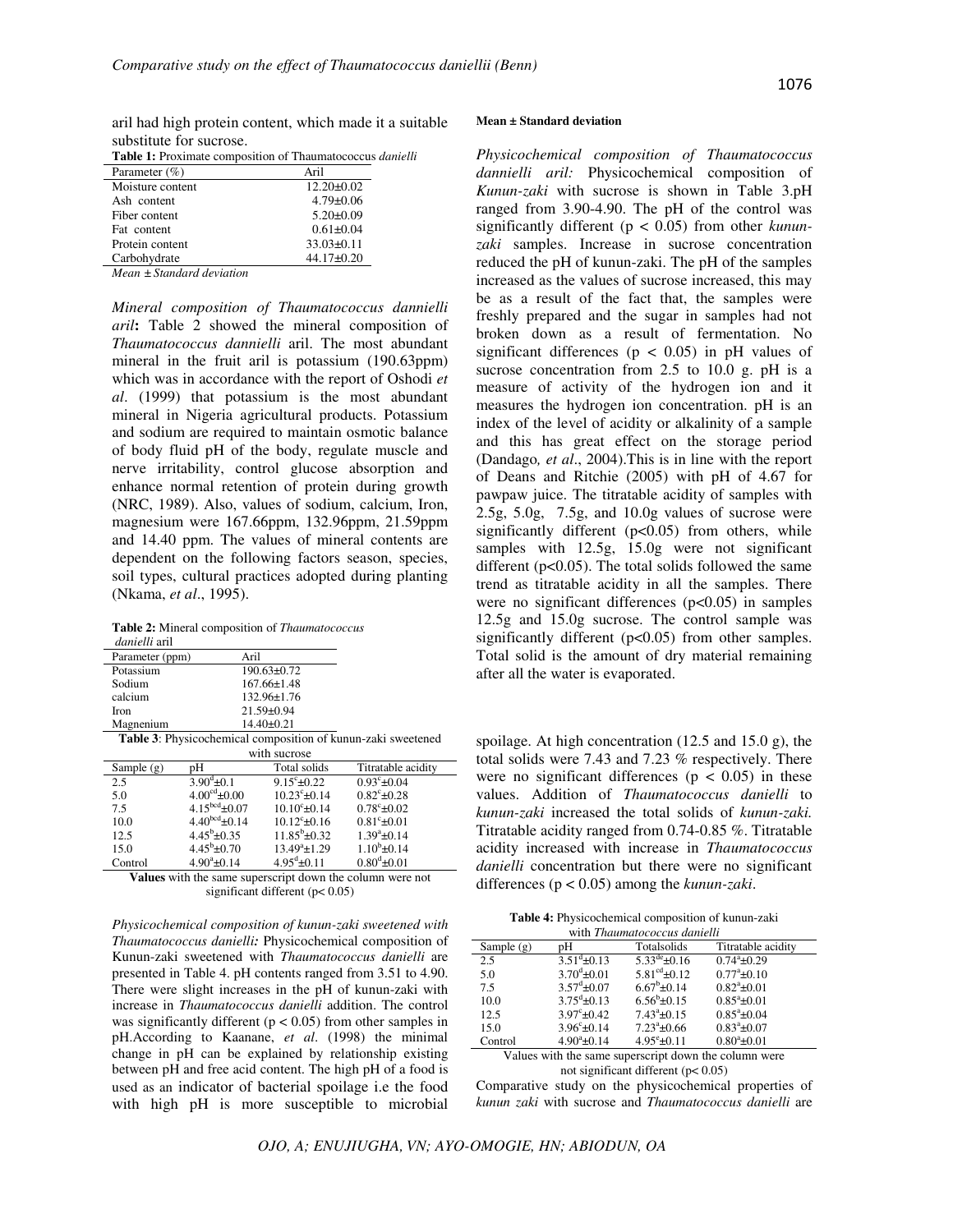shown in Table 5.Control had higher pH value which was significantly different (p<0.05) from other samples. This indicated that the control had higher tendency to deteriorate than other *kunun-zaki. Kunun-zaki* with 15.0g sucrose had higher total solid while that with 12.5g sucrose concentrations had higher titratable acidity which were significantly different ( $p$ < 0.05) from other samples.

**Table 5**: Comparative study on the physicochemical properties of kunun-zaki with sucrose and *Thaumatococcus daninelli* aril

| Sample                                                                          | Concentration | pH                        | <b>Total solids</b>        | Titratable               |
|---------------------------------------------------------------------------------|---------------|---------------------------|----------------------------|--------------------------|
|                                                                                 | (g)           |                           |                            | acidity                  |
| Sucrose                                                                         | 2.5           | $3.90cd \pm 0.10$         | $9.15^{\mathrm{a}}\pm0.22$ | $0.93^{\circ}+0.04$      |
|                                                                                 | 5.0           | $4.00cd + 0.00$           | $10.23^{\circ}+0.14$       | $0.82cd+0.28$            |
|                                                                                 | 7.5           | $4.15^{bc} + 0.07$        | $10.10^{cd} + 0.14$        | $0.78^{d} + 0.02$        |
|                                                                                 | 10.0          | $4.40^{b} + 0.14$         | $10.12^{cd} + 0.16$        | $0.81cd + 0.01$          |
|                                                                                 | 12.5          | $4.40^b + 0.35$           | $11.85^{b}+0.32$           | $1.39^{a}+0.14$          |
|                                                                                 | 15.0          | $4.45^b + 0.70$           | $13.49^a + 1.29$           | $1.10^{b} + 0.14$        |
| Thaumatococcus                                                                  | 2.5           | $3.51^{\circ}+0.13$       | $5.33^{gh}$ + 0.16         | $0.74^{d}$ ±0.29         |
| danielli                                                                        |               |                           |                            |                          |
|                                                                                 | 5.0           | $3.70^{\text{cd}} + 0.01$ | $5.81fgh+0.12$             | $0.77^{d}$ + 0.10        |
|                                                                                 | 7.5           | $3.57^{\circ}+0.07$       | $6.67^{ef}$ + 0.14         | $0.82^{cd} + 0.01$       |
|                                                                                 | 10.0          | $3.75^{\text{cd}} + 0.13$ | $6.56^{ef}$ + 0.15         | $0.85^{cd} + 0.01$       |
|                                                                                 | 12.5          | $3.97cd+0.14$             | $7.43^{\circ}$ ±0.15       | $0.85^{\text{cd}}$ ±0.04 |
|                                                                                 | 15.0          | $3.96^{cd}+0.14$          | $7.23^{\circ}+0.66$        | $0.83^{cd}0.07$          |
| control                                                                         |               | $4.90^a + 0.14$           | $4.95^{\rm h}+0.11$        | $0.80^{d}$ ±0.01         |
| Values with the same superscript down the column were not significant different |               |                           |                            |                          |
|                                                                                 |               | (p < 0.05)                |                            |                          |

*The Sensory Evaluation of Kunun-zaki with Thaumatococcus danielli aril and Sucrose***:** The mean scores for sensory characteristics of *kunun-zaki* with *Thaumatococcus danielli* and sucrose are presented in Table 6. The sensory data revealed that there were no significant differences  $(p<0.05)$  in the colour and aroma of the *kunun-zaki.* Taste of *kunun-zaki* with sucrose at 7.5 g concentration was preferred among the samples. Increase in *Thaumatococcus danielli* aril improved the taste of *kununzaki* but the tastes of *kunun-zaki* at higher sucrose concentration were not acceptable. Overall acceptability signified that *kunun-zaki* with low sucrose concentration (7.5g) were more acceptable than other samples followed by *kunun-zaki* with 2.5 g sucrose concentration and 15.0 g *Thaumatococcus danielli* aril. This showed that the higher the concentration of *Thaumatococcus danielli* aril, the higher the acceptability.

| <b>Table 6:</b> Sensory Evaluation of kunun-zaki with <i>Thaumatococcus danielli</i> |                      |                              |                       |                          |
|--------------------------------------------------------------------------------------|----------------------|------------------------------|-----------------------|--------------------------|
| Sample                                                                               | Colour               | Taste                        | Aroma                 | Overall Acceptability    |
| 2.5 KZT                                                                              | $2.22^a \pm 1.30$    | $2.00^{\rm h}$ ± 0.00        | $4.00^a \pm 0.87$     | $2.56^{\text{g}}$ ±0.88  |
| 7.5 KZT                                                                              | $2.22^a \pm 1.30$    | $3.56^{\mathrm{t}} \pm 0.53$ | $4.00^a \pm 0.87$     | $2.78^{f}$ ± 0.83        |
| 12.5KZT                                                                              | $2.22^{\circ}$ ±1.30 | $4.60^{\circ}$ ± 0.88        | $4.00^{\circ}$ ± 0.87 | $4.44^{\rm d}$ ± 0.88    |
| 15.0KZT                                                                              | $2.22^{\circ}$ ±1.30 | $6.11^{\circ}$ ± 0.61        | $4.00^{\circ}$ ± 0.87 | $5.11^{\circ}$ ± 2.32    |
| 2.5KZS                                                                               | $2.22^{\circ}$ ±1.30 | $7.11^b \pm 0.61$            | $4.00^{\circ}$ ± 0.87 | $7.00^{b}$ ±2.65         |
| 7.5KZS                                                                               | $2.22^{\circ}$ ±1.30 | $8.89^{\circ}$ + 0.33        | $4.00^{\circ}$ ± 0.87 | $7.33^{b}$ $\pm 2.78$    |
| 12.5KZS                                                                              | $2.22^{\circ}$ ±1.30 | $2.89^{\text{g}}$ +0.33      | $4.00^{\circ}$ ± 0.87 | $2.56^{\text{g}}$ + 0.53 |
| 15.0KZS                                                                              | $2.22^{\circ}$ ±1.30 | $4.78^{\circ}$ ± 1.40        | $4.00^{\circ}$ ± 0.87 | $3.22^{\circ}$ ± 0.83    |
| Control KZ                                                                           | $2.22^a \pm 1.30$    | $5.45^{\text{d}}$ ±0.88      | $4.00^{\circ}$ ±0.87  | $4.56^{\rm d}$ ±0.73     |
|                                                                                      |                      |                              |                       |                          |

Values with the same superscript down the column were not significant different  $(p < 0.05)$ **KZT= kunun-zaki with** *Thaumatococcus danielli***, KZS= kunun-zaki with sucrose and control = KZ** 

*Conclusions:* The result from proximate composition revealed that *Thaumatococcus danielli* aril has high protein which could be used as substitute for synthetic sugar since it is of calorie free. Also this fruit is one of the underutilized fruits which when processed can replace other sweeteners which can<br>pose health challenge. Addition of more health challenge. Addition of more *Thaumatococcus danielli* aril to *kunun-zaki* could improve the acceptability of the product.

## **REFERENCES**

- Adeyemi, IA; Umar, S (1994): Effect of Methods of Manufacture on Quality Characteristics of kunun-zaki: A Millet Based Beverage. *Nig. Food J.* 12: 34 – 41.
- Amusa, NA; Ashaye, OA. (2009). Effect of Processing on Nutritional, Microbiological and Sensory Properties of Kunun-Zaki: A Sorghum Based Non-Alcoholic Beverage Widely Consumed in Nigeria. *Pak. J. Nutri.* 8(3): 288 – 290.
- AOAC, Official Methods of Analysis (2000). Association of Official Analytical Chemists 17th Edition USA: Washington D. C.
- AOAC (2005). Official Methods of Analysis Association of Official Analytical Chemist 16<sup>th</sup> Edition Washington D C.
- Ayo, JA; Ayo, VA; Yelmi, B; Onuoha, G; Ikani, MO (2013). Effect of preservatives on microbiological qualities of *kunu zaki*. *Int. J. Agric. Sci. Research* 2: 124–130.
- Butt, MS; Nasir, M; Akhtar, S; Sharifs, K (2004). Effect of Moisture and Packaging on the *Food. J. Food Safety,* 5-4
- Cohen, S (2001). What's the Truth about the Health Risks of Sugar Substitute such as Saccharin and Aspartame? *Health News* 7(1): 10.
- Dandajo, MA; Garba, R; Bahyo, EJ; Komolafe, GO (2004). Practical manual in Food Technology, Nutrition and Dietetics for Schools and